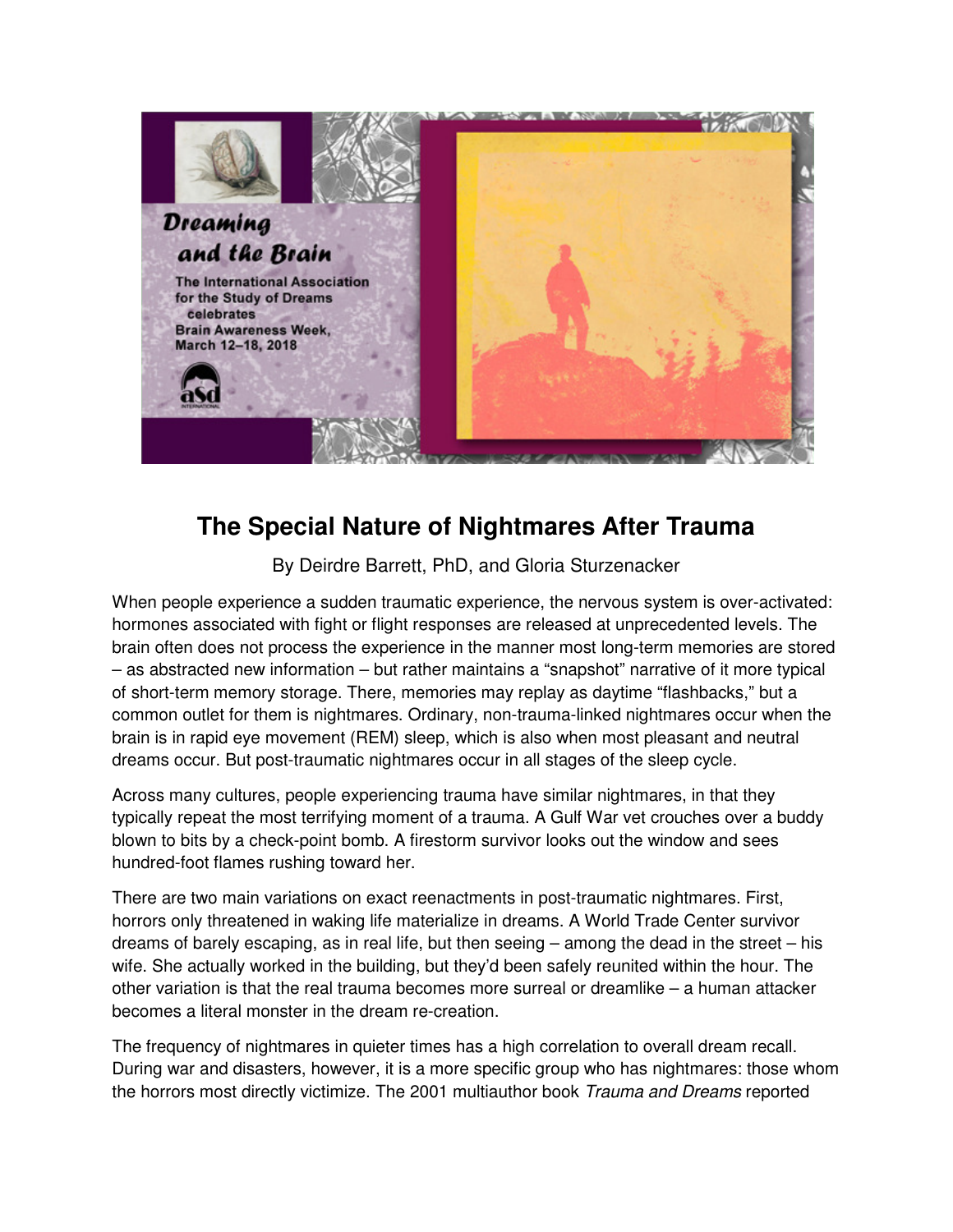one study of children on intensive care burn units and another of kidnapping survivors, finding that 100% of both groups had horrible dreams repeating the event. During the worst battles of Northern Ireland, half of the children with fathers fighting on either side and living near the battles suffered nightmares about the war. But 10% did elsewhere in the country where their own homes, schools, and family were safe. Ireland's media covered that war with the intensity America did the horrors of 9/11. Research finds that people with milder traumatic exposure are especially vulnerable to nightmares and other post-traumatic symptoms if they have either a biological disposition to anxiety disorders or early childhood traumas that the later ones reactivate.

When people are recovering successfully from a traumatic experience, the most typical evolution of dreams is that they begin with frequent recreations of the trauma, but then fewer of these dreams occur or they are milder versions: someone who has barely escaped a burning house may have dreams that scale down to trash bin fires breaking out. It is also common for dreams to move toward better outcomes – being rescued, fires being put out, mastery over attackers – as the person recovers. However, people with full-blown post-traumatic stress disorder (PTSD) often don't find their nightmares or other symptoms naturally resolving.

When nightmares are not evolving on their own, interventions can aid the process. Using image rehearsal therapy (IRT) for recurring nightmares involves plotting an alternate ending and rehearsing it with vivid waking imagery. As people fall asleep at night, they can remind themselves, "Tonight if I have the dream of (the fire, Iraq, the rape...), I want to (find a fire hose, shrink the terrorist to the size of a bug, freeze the action and tell off my attacker...)." Resulting dreams may be transcendent dialogues with those one has been brutalized by. But less lofty goals serve to break the cycle also – many traumatized dreamers choose revenge scripts.

Image rehearsal techniques not only reduce or stop nightmares, they often produce mastery dreams. In 2001, researcher Barry Krakow documented, in carefully controlled studies with rape victims, that this type of intervention with the nightmare also reduces other, daytime PTSD symptoms without any direct attention to these. Just as repetitive nightmares make people more afraid during the day, mastery dreams carry over into a waking sense of strength or comfort.

There's also some indication that IRT's effect can be enhanced. In 2015, Gilbert Seda and colleagues analyzed the results of 15 studies to compare the effectiveness of IRT with that of prazosin, a medication that reduces the excess adrenalin that accompanies PTSD. They found that IRT and prazosin work about equally well against nightmares. But adding cognitive behavioral therapy (CBT) – a method for changing dysfunctional thoughts and behaviors – can help. A handful of the studies Seda's group looked at aimed CBT at insomnia while also using IRT for nightmares, and the combination lessened both nightmares and daytime PTSD symptoms more effectively than either prazosin alone or IRT alone.

At a Veterans Affairs hospital in Philadelphia, researchers used the same combination of CBT for insomnia and IRT for nightmares, in a 2016 study of lucid dreaming (LD) and PTSD. (In a lucid dream, the dreamer is aware of dreaming.) Gerlinde Harb, Janeese Brownlow, and Richard Ross wrote that "individuals with PTSD and recurrent nightmares appear to demonstrate a particular LD profile, namely increased awareness of ongoing dreams coupled